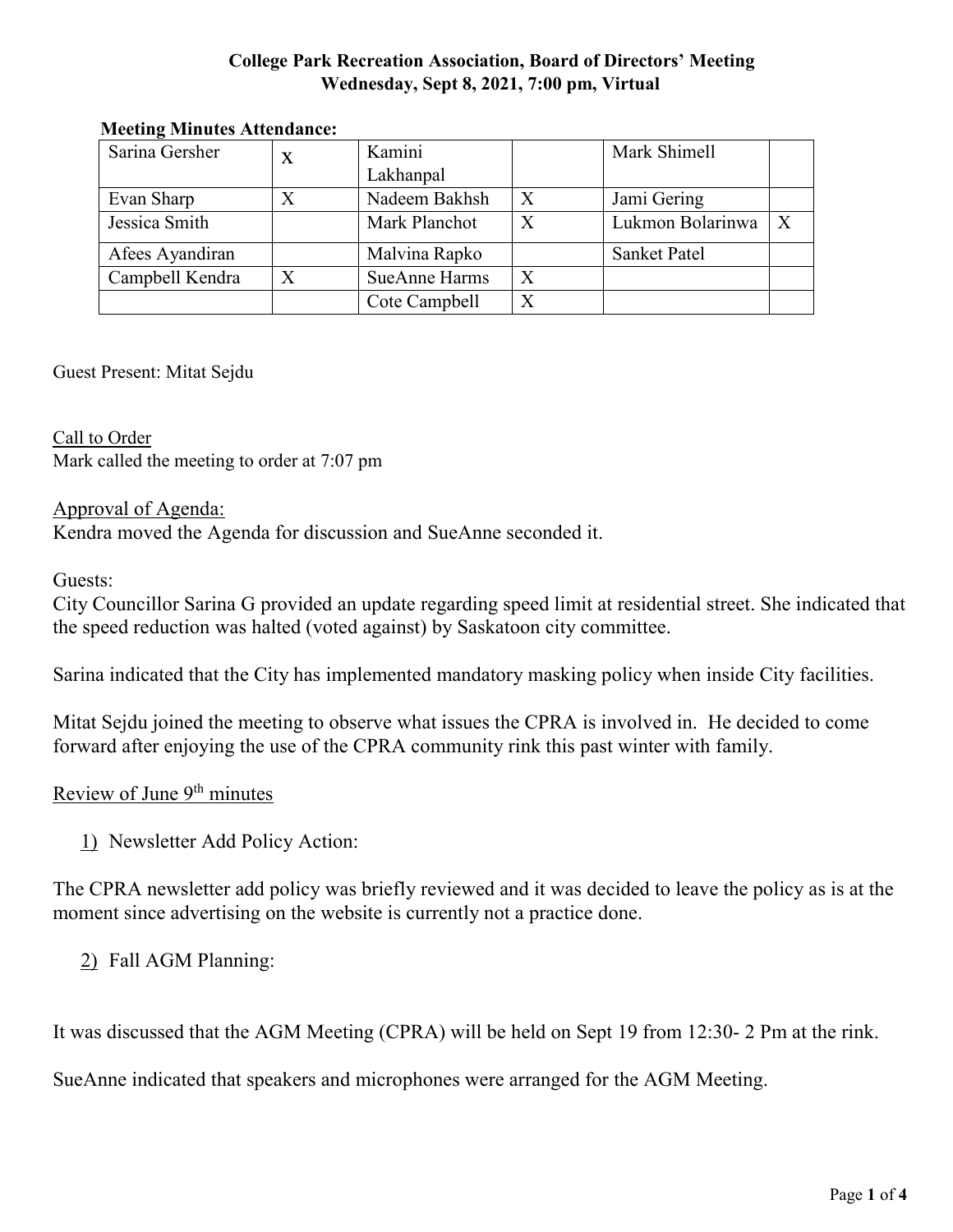**Food**: Malvina and Kendra have been arranging food for the AGM Meeting. Kendra mentioned Covid safety supplies have been purchased for the meeting (about \$ 60). Sandwiches have been arranged from Mr. Sub (College Park area) for about \$ 165 (\$55 for a tray to feed 10…projection will be for 30 people). A cookie tray and drinks have been arranged. The total cost for the food will be around \$ 300. Executive at the meeting supported Malvina & Kendra's choice of food and appreciate them volunteering to lead this purchase and pick up the day of the event. Kendra also said that she has tables necessary for food set up and registration of attendees.

**Timing**: Mark suggested that we (executives) be at the AGM Meeting venue 45 min- 1 hour prior to the meeting (i.e. 11:45 am) to ensure all arrangements have been done. It was also suggested to bring equipment (if any) for kids' entertainment purposes.

June 2021 CPRA Meeting minutes were accepted. **Motion moved by Evan S and seconded by Nadeem B.; carried**

## Old/Outstanding Business:

1) Fall Community Clean-up status:

The Fall community clean-up originally scheduled for Sept 25, 2021 was cancelled. Seven votes were received in favour of cancellation.

New Business: 1) AGM

Mark updated the nomination list for the Fall 2021 elections for all executive positions. The list will be revised again on Sept 19 during the AGM Meeting.

Revisions to bylaw 4.5 (executive positions) was discussed since some of the current executive positions are not aligned with the CPRA Bylaws. Following some discussion, it was decided that the following edits would be made:

- Rename Indoor Activities Coordinator 1 to be Indoor Program Coordinator
- Rename Indoor Activities Coordinator 2 to be Outdoor Program Coordinator
- Add MAL position

### **This motion to revise the Bylaw 4.5 as it relates to executive positions was moved by Kendra and seconded by Evan S.**

Action: Mark will update the bylaw changes and share with the group so that Malvina can bring this change forward in new business at the AGM.

Executive members to review CPRA Bylaws regarding executive member fees for registered programs during Oct 13, 2021 meeting.

Malvina to provide a final version of AGM agenda to the group prior to Sept  $19<sup>th</sup>$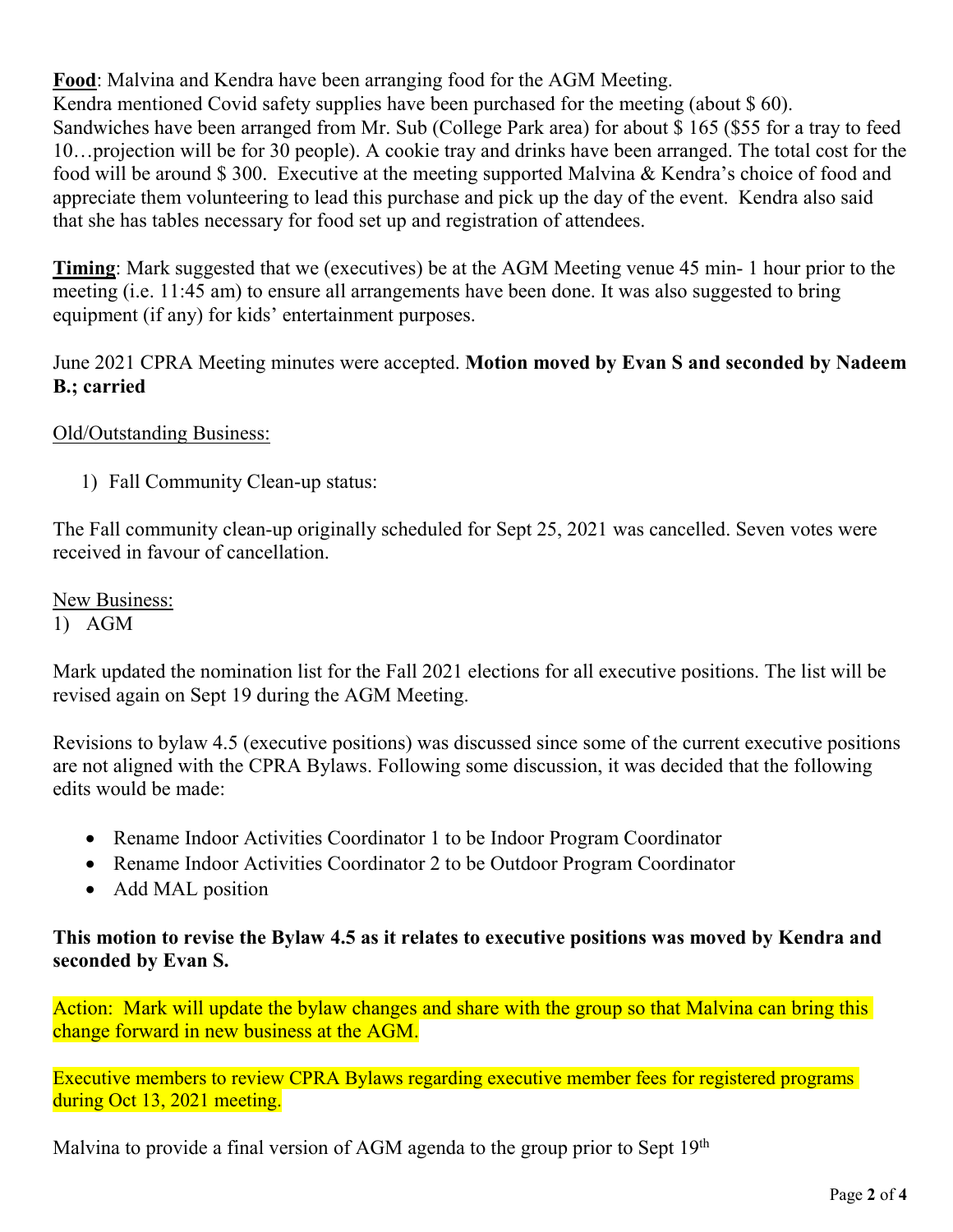Executive are to prepare a short writeup of highlights for this past year and plans for the upcoming year (about a 1-minute update).

Nadeem to bring newsletters to the AGM Meeting.

2) Newsletter discussion:

The newsletter discussion was **postponed** and to be tabled for Oct 2021 Meeting. The following items will be discussed:

- o Overall budget (cost per edition after subtracting revenue)
- o Information to include in newsletter
- o Number of newsletters printed & delivered per year (vs relying on digital methods)
- o When should Canada Post to apartments be included

## Executive Reports:

## *1) Program Coordinator (SueAnne):*

Virtual learn to paint was done during spring 2021. The materials for the program costed about \$200, instructor costed \$ 140, there were five participants in the program, only four paid. The cost to attend was \$15/person. No profit or debt incurred for this program.

Various programs are scheduled for FALL 2021 such as Monkey madness, volleyball, basketball, gentle yoga, Tai Chi etc.

SueAnne is looking for staff to volunteer for supervising basketball sessions (Fridays 7-9 PM, Oct 1-Dec 10, 2021). Mitat (guest) said that he plans to attend basketball so would be willing to be this point of contact for the basketball program.

SueAnne also looking for volunteers to provide first day orientation to adult instructors for the Fall 2021 Programs such as Volleyball, Tai Chi, Gentle Yoga, Monkey Madness etc. This is only for the first day of the Program to ensure instructors are familiar with the venue, safety protocols, have appropriate contact name, numbers for emergency purposes, etc. (other basic information). Action: SueAnne to provide a list of programs, 1<sup>st</sup> day of program she needs help and what they need to check when they go.

SueAnne indicated that she would be creating safety protocol for the in-person programs, and that a screening process and notifying participants (in case there is a case of COVID reported) needs to be part of this protocol.

Action: SueAnne to create these protocols and share then with the board to approve. Mark will share some examples and provide some guidance what other Associations are putting in their protocols (since there is not any public measures at this time indicating required safety measures).

# 2) *Facility Coordinator (Nadeem):*

Indicated all spaces for the Fall 2021 Programs and monthly meeting spaces are booked.

3) *Treasurer (Evan):*

Indicated he has some cheques signed (Jessica and Nadeem). He will have Mark S to co-sign them and then distribute.